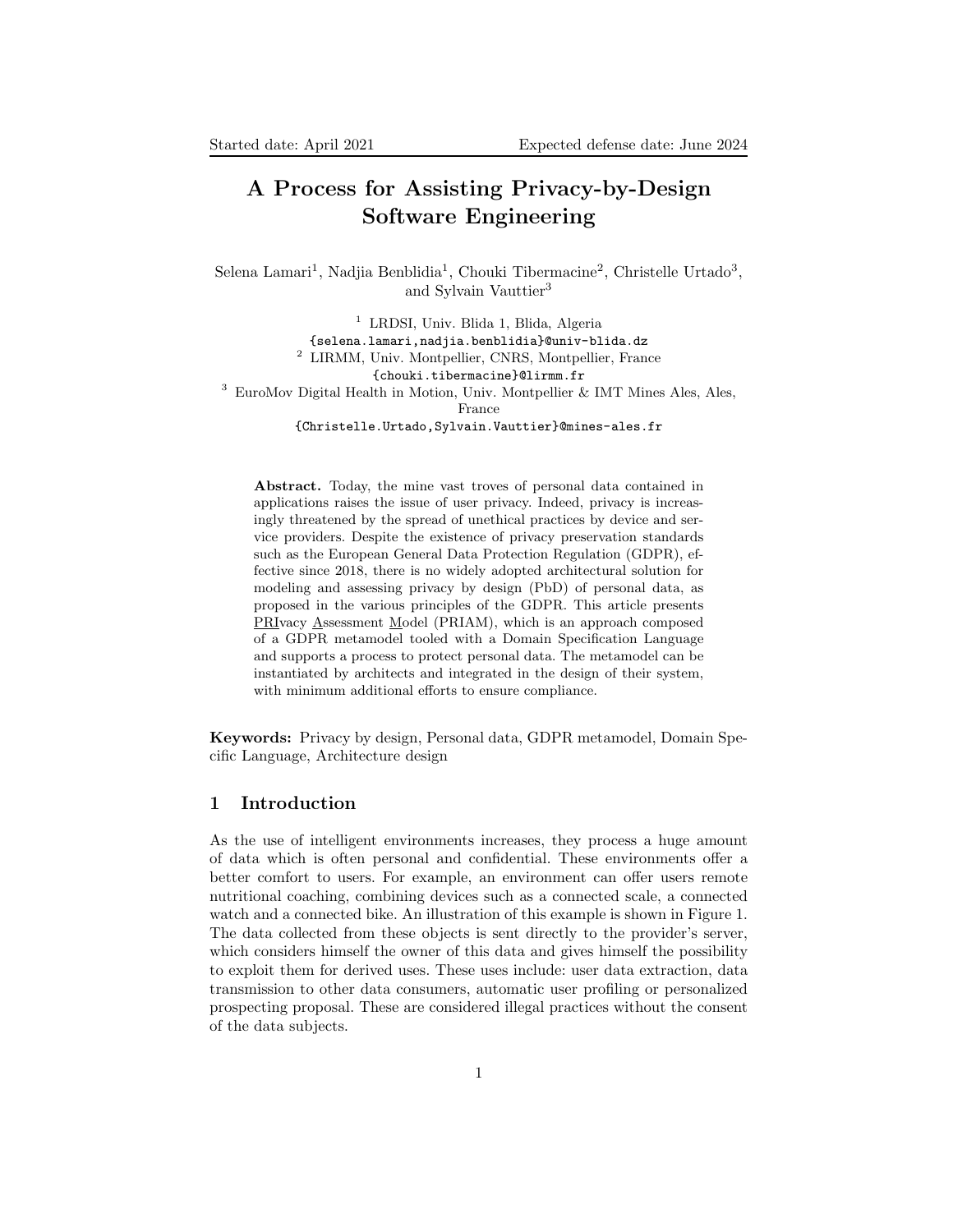

Fig. 1. Remote nutritional coaching application example.

Ethical actions must be taken to ensure the protection of users' privacy. We can refer to the European GDPR (General Data Protection Regulation [3]), effective since 2018. The principles of the GDPR are not always respected [2]. The data subject cannot enforce his/her rights mentioned in the GDPR, such as the right to rectification, the right to be forgotten, the right to object, the right to restrict processing.

Since regulations are legislative texts, it is very difficult to translate them into software practices. Cavoukian [5] emphasizes the notion of privacy by design and proposes a set of functional requirements in the form of seven principles. These principles should be taken into consideration for any conceptual approach aiming to protect personal data as an integral component of any application. For this, we propose PRIAM, a user-centric architecture that ensures the ethical use of personal data according to the GDPR and this from the design stage. The proposed PRIAM approach implements GDPR compliance while at the same time being generic, thus allowing to take any privacy policy into account.

The remainder of this paper is as follows. Section 2 gives an overview of the proposed method. Section 3 discusses the related works on privacy management. Section 4 summarizes the contributions of this paper and draws some perspectives.

# 2 PRIAM: An architecture privacy enforcement approach

In order to improve any system with a privacy protection mechanism according to the GDPR from the design phase, we propose a method consisting of three parts: a metamodel encompassing a description of GDPR concepts, a Domain Specification Language that implements the metamodel and a process ensuring privacy requirements, supported by the DSL.

## 2.1 The PRIAM metamodel for architecture privacy enforcement

We propsed at first PRIAM metamodel (*cf.* Figure 2). It represents the structural part of the privacy requirements of applications as prescribed by the GDPR.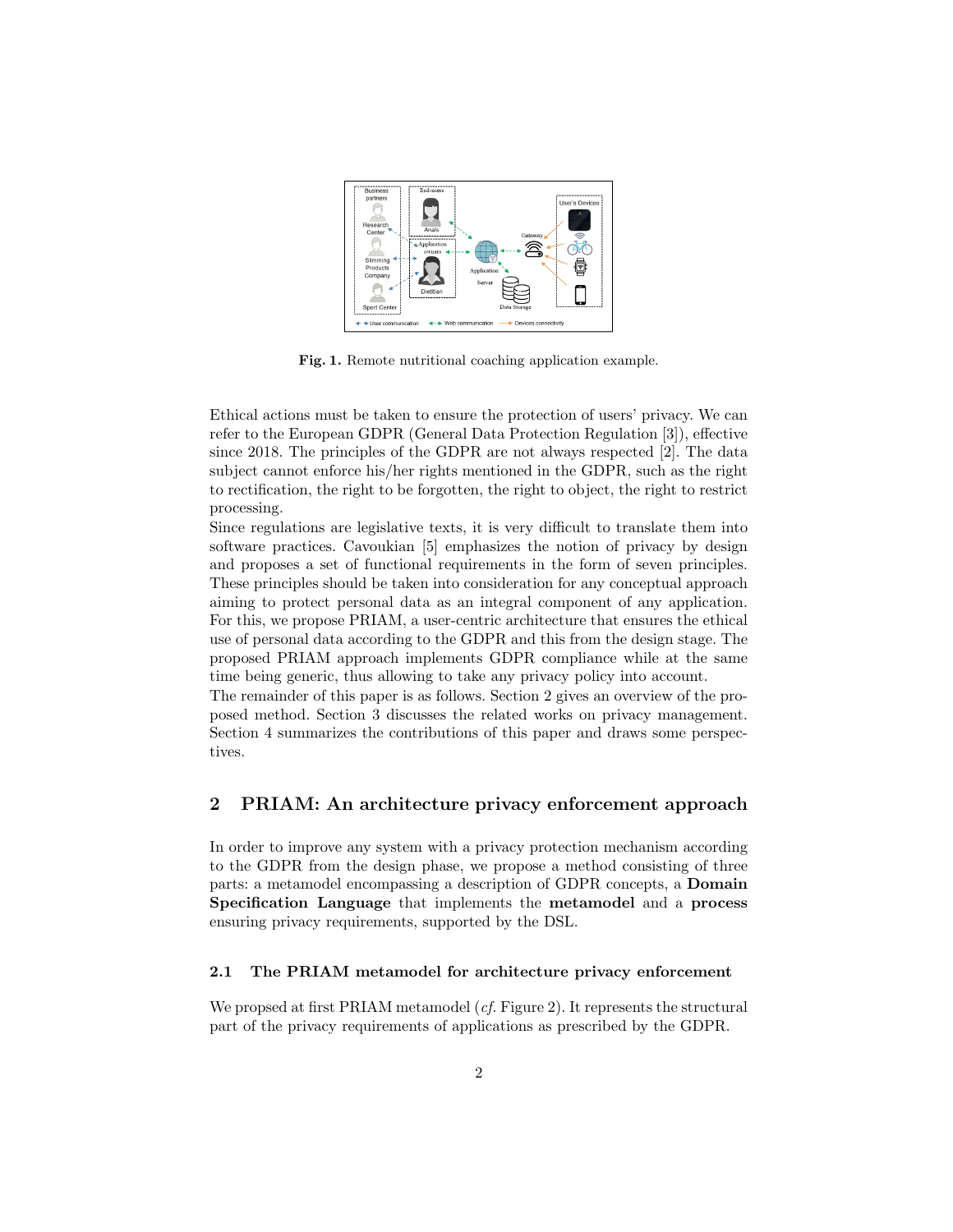

Fig. 2. The PRIAM privacy management metamodel.

The proposed metamodel concepts will be instantiated to model the privacy enforcement components, generate the digital contract between the provider and the user and record processing activities.

In our Metamodel we distinguish several concepts, like Actor, Processing, Data and Consent.

The actors of a system are represented by the Actor class. A distinction is made between MainActor (internal actor to the system) and SecondaryActor ( external actor to the system). The Provider, the legal entity embodied by its legal representative, and the DataSubject, the end user whose personal data may be collected, are the main actors. In case the data subject is under 16, the person with parental responsibility must be designated, this actor is represented by the Tutor class. A DataConsumer is a secondary actor. He can be a natural or legal person entitled to obtain communication of the collected, recorded and/or produced data. He/she can be a partner, a processor, a legal authority, a supervisory authority or a third party.

All application data are identified and classify it as personal or non-personal. We hold the description of each of the data collected, stored, processed and/or disseminated by the application. We also keep all the links between the processings and their used data, personal or non-personal, and listing the authorized operations on this data.

The functionalities of the application are represented by the Processing class. Processing is an operation or a set of operations performed on (personal) data. According to the GDPR, a processing belongs to a ProcessingCategory (Art 6). The purposes of each processing operation must be defined in a clear and precise way. We add the notion of type and *ProcessingLink*. Three types of processing are distinguished. Default processings use only non-personal data or use personal data but do not require the consent of the data subject. Mandatory Processings use personal data and are necessary to the application. Optional Processings use personal data and the data subject can accept or refuse to give his/her consent,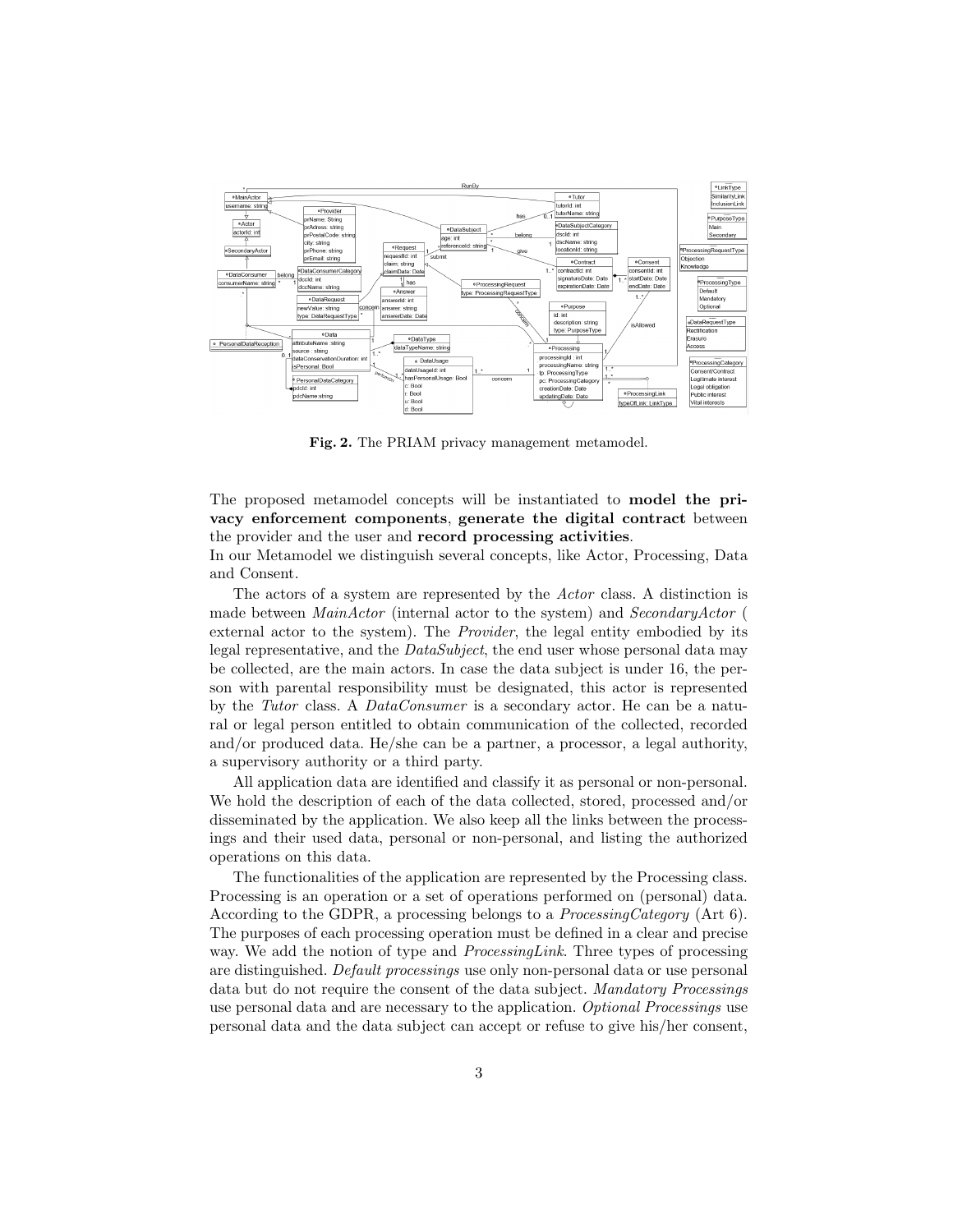withdraw consent or oppose to legal uses of its personal data as long as it does not contravene public interest (GDPR, Art 21.6). The *processingLink*, which can be a link of similarity or inclusion, allows better management of consents. For both links, a single consent is sufficient.

The data subject's consent must be given to allow the provider to run a processing using personal data for a defined period of time. The data subject must be able to withdraw consent any time. He/She may also request to enforce his/her other rights: rectification, erasure or portability of data and restriction or objection to processing. A request is followed by a response from the provider as a Notification (GDPR, art. 16-21).

#### 2.2 PRIAM DSL

To address the challenges of effectively enforcing GDPR requirements throughout applications lifecycle, we envision leveraging commodity modeling tools used specifically to a domain. We selected JetBrains MPS [1] as one of the core technologies which is one of today's most popular metaprogramming environments. The language definition starts by defining its abstract syntax. Each concept can have a definition in one or more aspects of the language such as structure, editor or generator. The PRIAM DSL is used to:

1. Define GDPR concepts (corresponding to classes in the metamodel), their properties and relations. Figure 3 shows the definition of the Processing concept.

```
BaseConcept
concept Processing extends
                   implements INamedConcept
  instance can be root: true
  alias: processing
  short description: < no short description>
  properties:
              : integer
  id
              : ProcessingType
  tp
              : ProcessingCategory
  pc
 createDate
              : string
 updatingDate : string
 children:
 purposes : Purpose[1..n]
  dataUsed : DataRef[1..n]
  references:
  << . . . >
```
Fig. 3. Definition of Processing concept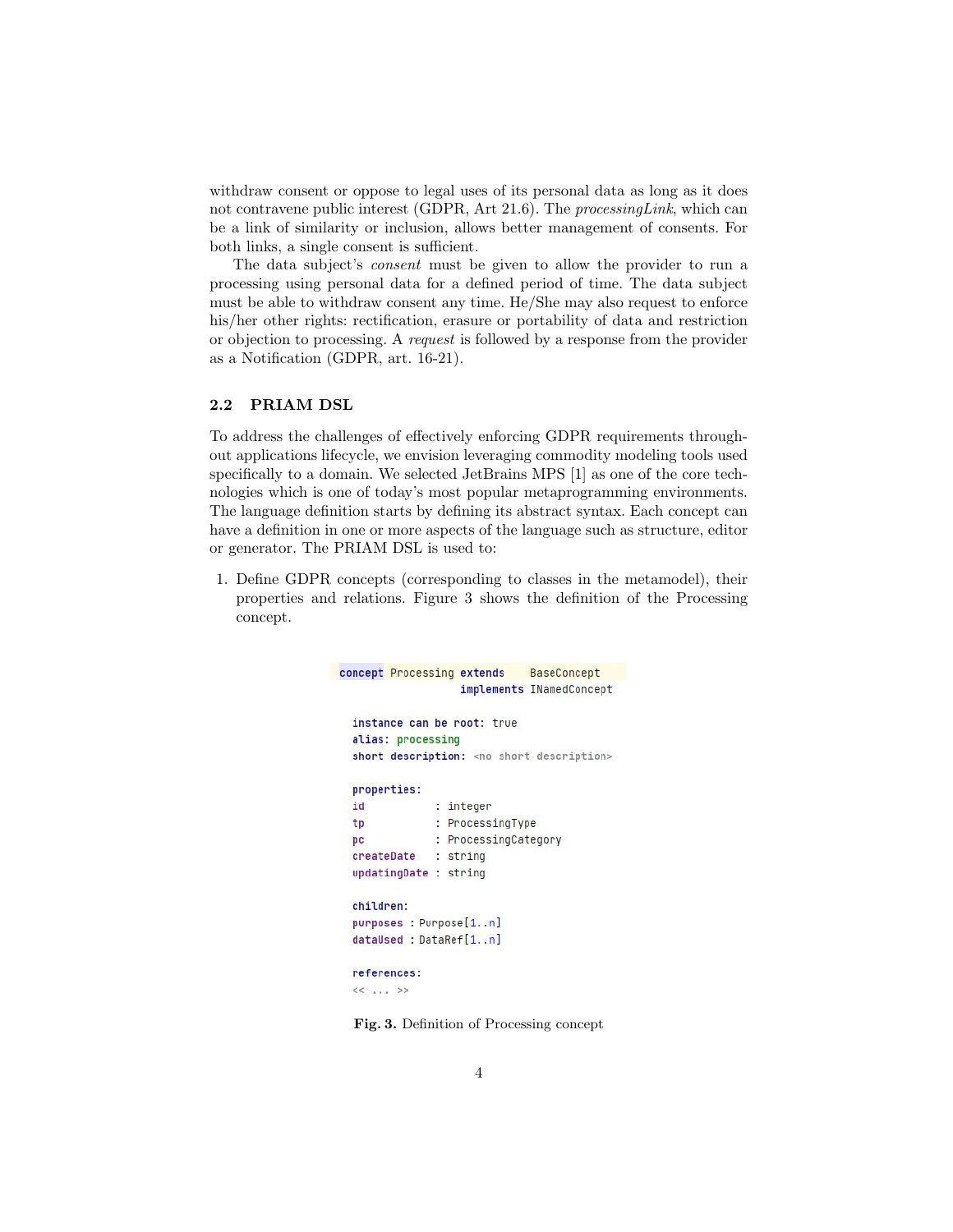2. Generate SQL statements to create an instance of PRIAM metamodel (part of the USER's personal data annotation presented in Figure 4). Annotate all needed information about the application (actors, processing, personal data, etc).

| <b>PRónnotation</b>                                                                  |
|--------------------------------------------------------------------------------------|
| Data id: 8                                                                           |
| Attribute name: first_name Data type: nutrition_user Category: physical data         |
| Source: Direct Data conservation 20                                                  |
| Data id: 9                                                                           |
| Attribute name: name Data type: nutrition_user Category: physical data               |
| Source: Direct Data conservation 20                                                  |
| Data id: 10                                                                          |
| Attribute name: profession Data type: nutrition_user Category: Profil data           |
| Source: Direct Data conservation 20                                                  |
| Data id: 11                                                                          |
| Attribute name: morphological profil Data type: nutrition user Category: Profil data |
| Source: Produced Data conservation 20                                                |
|                                                                                      |

Fig. 4. Personal data annotation (extract)

3. Generate documentation containing new requirements as generic user stories corresponding to a data subject's rights according to the GDPR User stories (Figure 4 shows an example of a generated user story) .

|                | User stories                                           |
|----------------|--------------------------------------------------------|
|                | RECTIFICATION RIGHT --------------                     |
| $\overline{3}$ | AS A User                                              |
|                | I want to rectify any of my personal data              |
| 5              | (date_of_birth, fat_mass, first_name, name, profession |
|                | registration_date, waist_size, weight ).               |
|                | SO THAT I exercise my right to rectify personal data   |

Fig. 5. A User story generated for assisting privacy enforcement in software development

Then, we evaluated and tested our language created with a sandbox tool, which contains the final user code. In order to ensure the protection of users' privacy of the application, we tested our DSL on a nutrition coaching application.

## 2.3 The PRIAM privacy enforcement development process

PRIAM process is presented in Figure 3. The process has two main parts: Design time (Privacy-enhanced Architecture design) and Runtime (End-user configuration and exploitation).

The design time part of the process is divided into three steps: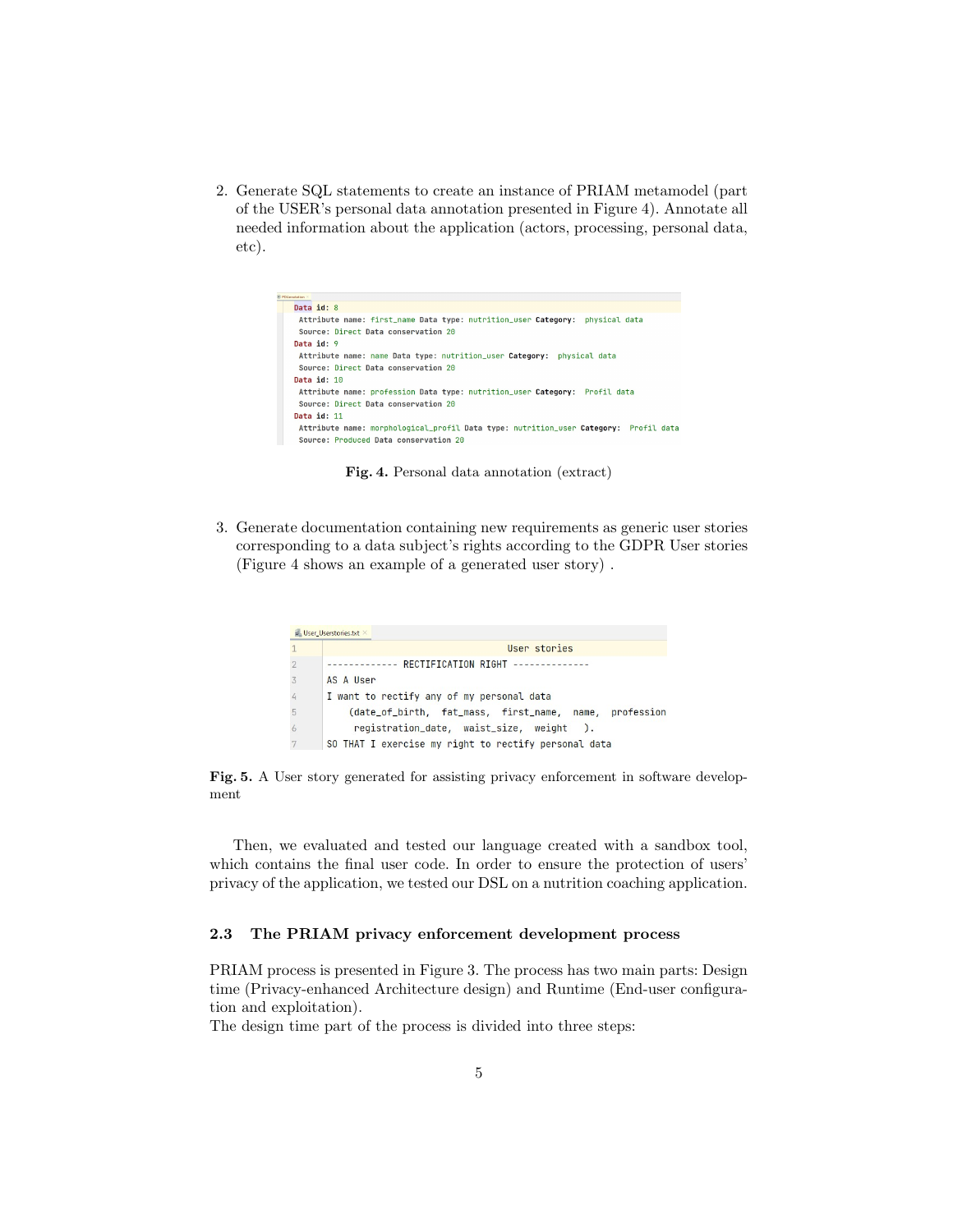

Fig. 6. Overview of the PRIAM privacy enforcement development process.

- 1. Architecture design. Architecture design is a traditional development step that enables to elaborate solutions to a set of functional and extra-functional requirements. The result of the architecture design step is a software architecture ready for privacy enhancement. The following steps will refine and extend the architecture to enforce the privacy of the users' personal data.
- 2. Personal data identification. Based on the PRIAM DSL, the architect is assisted to identify and annotate all information needed to the GDPR compliance (data subjects, business data classes whether they are personal or non-personal, processings, etc.).

At the end of this step, the part of the PRIAM Metamodel related to annotations is instantiated. The other part of the metamodel, related to users' preferences regarding the protection of their privacy, will be instantiated at runtime during the Consent management step

3. Privacy-enhanced architecture design. The GDPR requirements backlog is composed of generic requirements related to the GDPR principles and the management of user rights. These are designed and integrated into the architecture as modules that interact with the business processes to manage privacy enforcement.

Module design may be assisted in different ways, for instance thanks to prescribed architectural styles and patterns associated with generic GDPR backlog elements or the reuse of configurable modules in a software productline approach.

The runtime part of the process has two steps:

1. Consent management. The data subject is informed about all the processing performed on his/her personal data by the application. The data subject must explicitly give his/her consent for each processing. Consent allows a processing to access specific personal data. Otherwise, the processing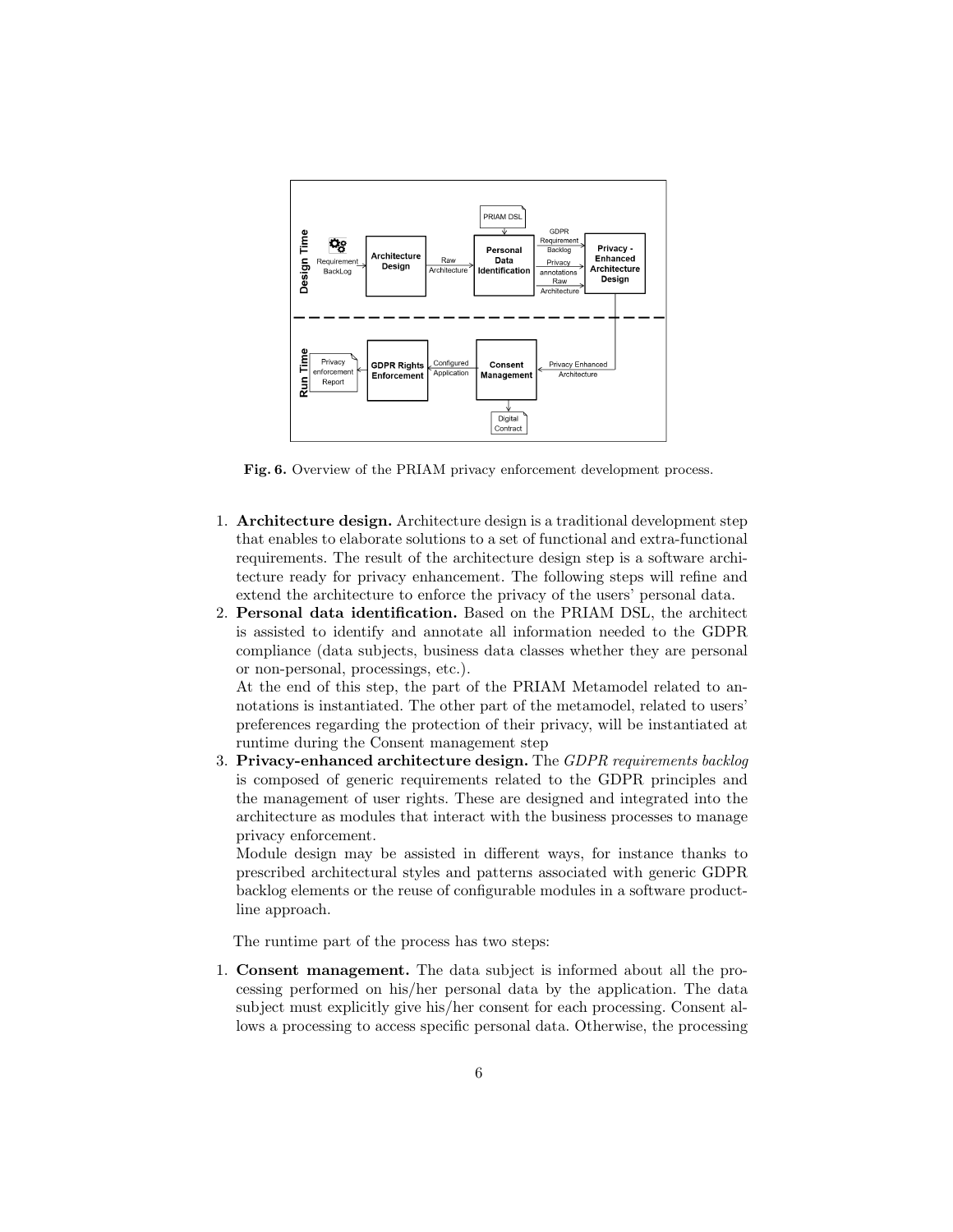is blocked. The user preference part of the meta-model is instantiated to define the consents and configure how privacy is managed by the application. Once the data subject's privacy preferences are defined, a digital contract between the provider and the data subject is generated. It can evolve at runtime each time the data subject changes his/her privacy options  $(e.g.,$  withdrawal of consent or erasure).

2. GDPR rights enforcement. This step concerns the exploitation of all processings that have been consented by the data subject.

At last, a report on all activities performed on personal data will be automatically generated to audit privacy enforcement.

## 3 Related work on privacy modeling

Several works have tried to put into practice solutions to ensure privacy by design. Others propose a formalization of the GDPR with a compliance checking mechanisms for existing applications.

[4, 6–8, 10] focus on GDPR modeling. They provide a formal representation of some rules of the GDPR to improve their understanding by architects and therefore ease GDPR compliance verification of their applications with the GDPR upstream. They support neither Privacy by Design, nor Privacy by Default, which makes them not compliant with Article 25 of the GDPR.

[9, 11, 12] specifically target Privacy by Design, basing their solutions on frameworks, privacy patterns or ontologies without specifically applying the rules and principles of the GDPR.

Our work is mainly motivated by the integration of legal requirements referring to compliance with GDPR and Privacy Enhancing. We propose PRIAM, a tool based on a metamodel enabling the integration of Privacy according to principles and users' rights required by GDPR to applications.

## 4 Conclusion

This paper proposes PRIAM, an architecture privacy enforcement approach for applications. This approach covers all GDPR concepts. They are formalized in our metamodel which supports the identification of privacy sensitive data and processings. This Metamodel is then tooled with a DSL to be used to assist the design and integration of GDPR related modules to enhance the architecture of applications with adapted privacy enforcement features. These features will enable users to express their consent to use their personal data in the context of each specific processing and application.

This paper is a preliminary description of our proposed PRIAM approach. Many perspectives remain open for future work. First, we aim to further develop the nutritional coaching example as an illustration application. We also plan to implement a proof of concept to demonstrate the feasibility of our method and refine it. In addition, we plan to identify architectural styles, patterns and modules that can be reused as generic design good practices in a software product-line approach for privacy enforcement.